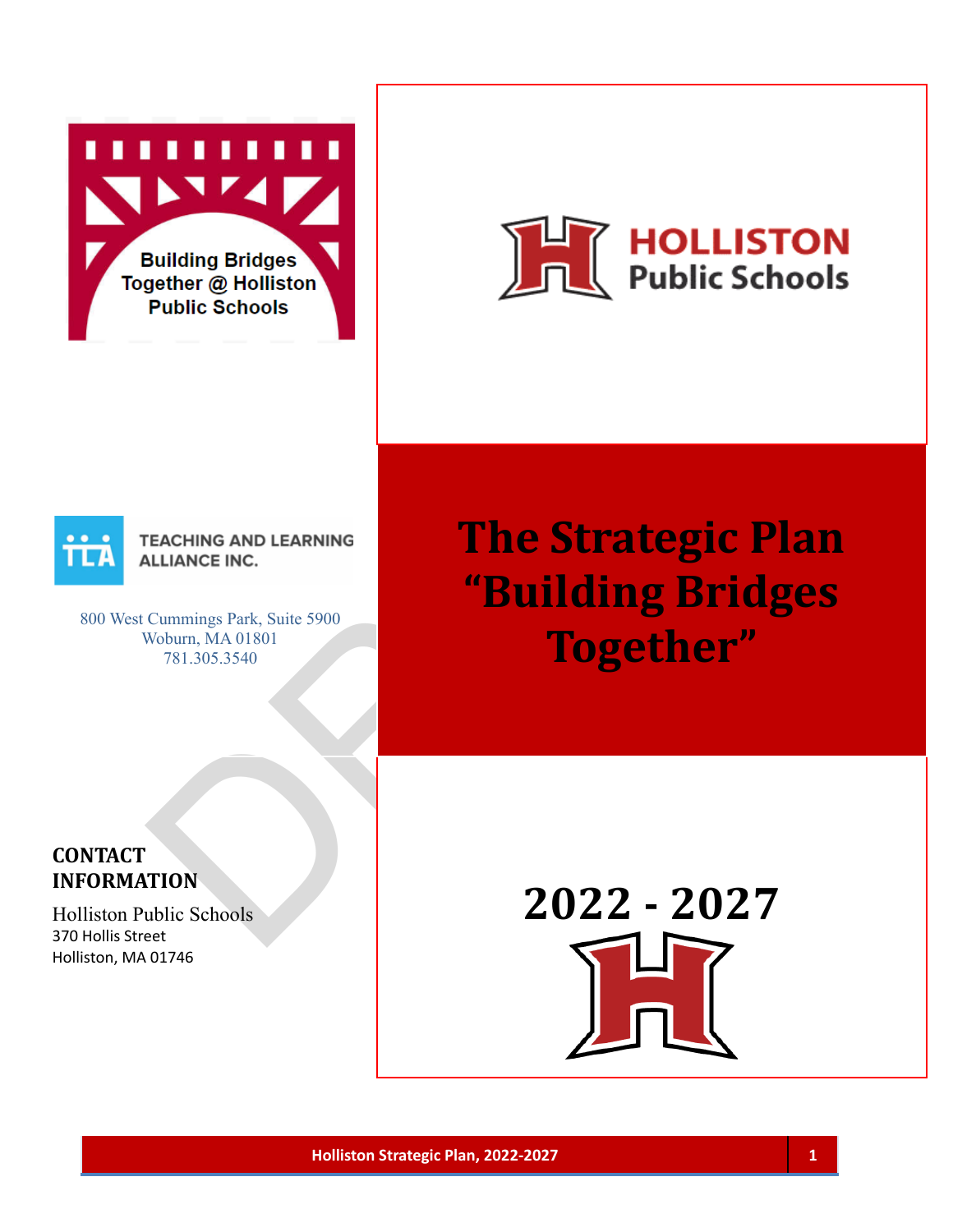# **TABLE OF CONTENTS**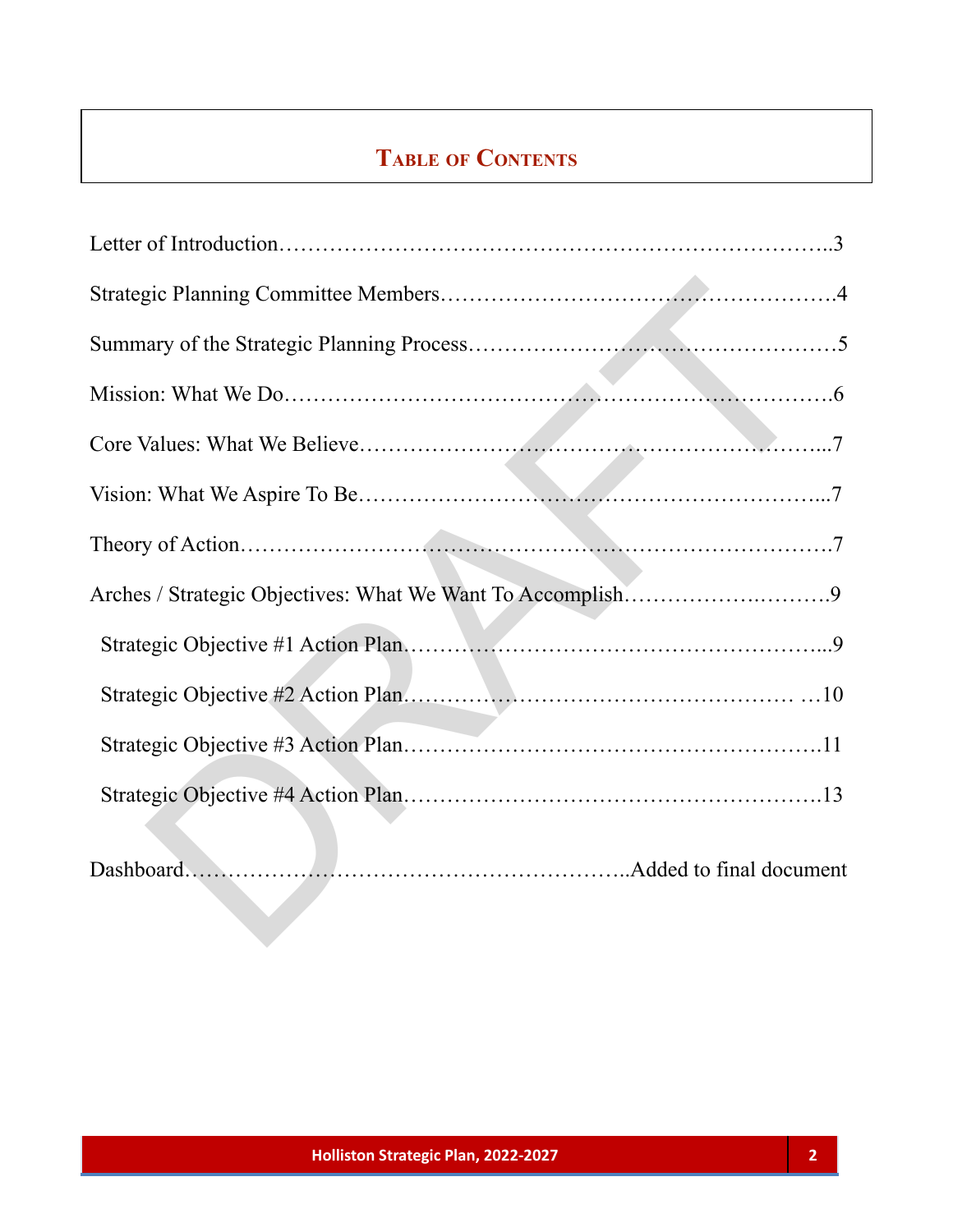Dear Families, Caregivers, Staff, and Community Members:

I am incredibly excited to embark on this five year journey with you, as we begin our new Holliston Public Schools 2022-2027 Strategic Plan. What a great way for us to begin to rebuild and start anew with the HPS Community, particularly after my having arrived in the district in July 2020 to forge a reopening plan and having spent the last two years managing the effects of the pandemic, effects that we are still experiencing and recovering from at the same time. Thank you for your continued support for the ongoing needs and growth of HPS students.

While it has been a long and unexpected journey these last two years, it has also led to opportunities for all of us to reflect upon what it is we want for all HPS students, as they embark and continue on their journeys, PreK-12+, personally, locally, globally; with bright futures on the horizon for each and every one of them, provided we can continue to expand upon and provide equitable opportunities at all grade levels.

This five year strategic plan is the culmination of many months' work, beginning in Spring of 2021, when we initially reviewed proposals from a number of vendors, but we ultimately chose to work with the Teaching Learning Alliance (TLA) to facilitate this important work. We then began this process in the fall with the collection of multiple data sources, followed by the selection of a Strategic Planning Committee, then a Community Feedback Survey that was completed by over 1,100 people, six focus groups identifying feedback and priorities, and six rigorous strategic planning meetings with the full committee. While this strategic plan reflects the hard work and dedication of 21 individuals working aside TLA, the real work is yet to come.

thas been a long and unexpected journey these last two years, it has also led to opportunities reflect upon what it is we want for all IIPS students, as they embark and continue on their journey.<br>
<sup>24</sup>, personally, locally Embedded in this plan are new mission and vision statements, along with new core values and a theory of action. The committee identified four arches and objectives that overarch 21 strategic initiatives. We have our work cut out for us with this roadmap for the next five years, and we will align this plan with long term plans for Budget/ Priority Needs, Capital Needs, Professional Development. We will also embed it within our work to improve Teaching & Learning and Safe and Supportive Schools. Ultimately, this work should lead to improved academic and social-emotional learning outcomes for HPS Students, with a lens on equity. My role as superintendent will be to support our leaders and staff, in order to stay focused and move the hard work forward in all areas, and to ensure that we align this work both vertically and horizontally throughout the school district PreK-12+.

"People underestimate their capacity for change. There is never a right time to do a difficult thing."  $-$ *John Porter*

Let's embark on our journey for positive change and begin "Building Bridges Together" @ Holliston Public Schools.

Sincerely,

Dr. Surn Kurth

Susan E. Kustka, Ed.D. Superintendent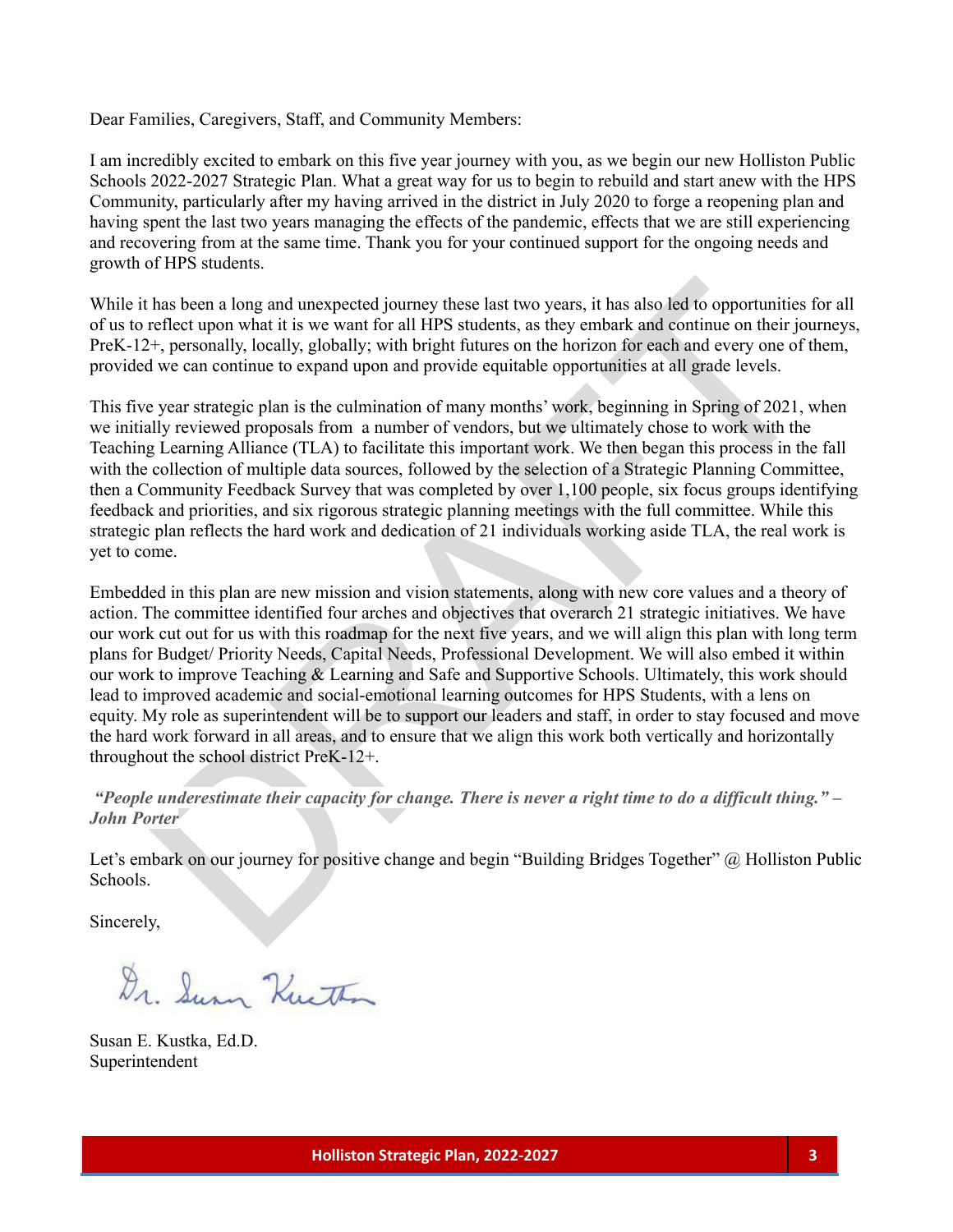### **Strategic Planning Committee Holliston Public Schools 2022**

| <b>Participants</b> |                                                       |  |  |
|---------------------|-------------------------------------------------------|--|--|
| Susan Kustka, Ed.D. | Superintendent                                        |  |  |
| <b>Travis Ahern</b> | Town Administrator                                    |  |  |
| Amanda Bigelow      | <b>School Committee</b>                               |  |  |
| Sylvia Bodmer       | Teacher                                               |  |  |
| Nicole Bottomley    | Principal                                             |  |  |
| Joselyn Brown       | Student                                               |  |  |
| Keith Buday         | Assistant Superintendent for Finance & Operations     |  |  |
| Kelly Camp          | <b>Student Services Director</b>                      |  |  |
| Annanya Gargy       | Student                                               |  |  |
| Minnie Gupta        | <b>School Committee</b>                               |  |  |
| Tina Hein           | <b>Select Board Chair</b>                             |  |  |
| David Jordan        | Principal                                             |  |  |
| David Keim          | Principal                                             |  |  |
| Cindy Lu            | Parent                                                |  |  |
| Dan MacLeod         | Director of Technology & Digital Learning             |  |  |
| Jenny Mann          | Literacy Specialist                                   |  |  |
| Joanne Menard       | Assistant Superintendent for Curriculum & Instruction |  |  |
| Sarah Nam           | Montessori Teacher                                    |  |  |
| Barbara Ryan        | Parent                                                |  |  |
| Jaime Slaney        | Principal                                             |  |  |
| Jariel Vergne       | Director of SEL & Equity                              |  |  |
|                     | Eacilitated and Prepared by:                          |  |  |

Facilitated and Prepared by:



**TEACHING AND LEARNING ALLIANCE INC.** 

800 West Cummings Park, Suite 5900, Woburn, MA 01801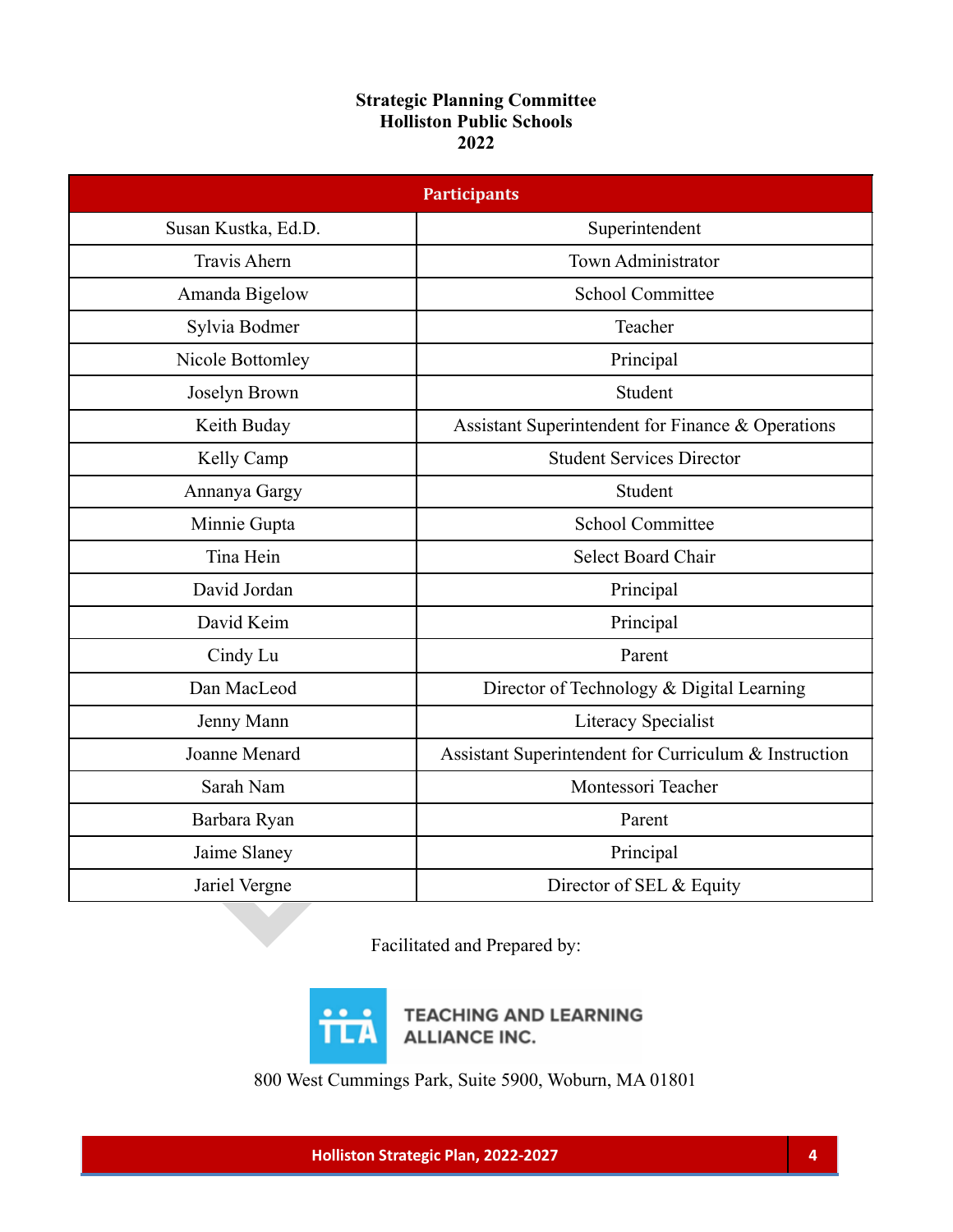## **Summary of the Strategic Planning Process**

The strategic plan is a powerful tool that can assist a district in staying focused on what it is, what it wants to be, and how it can achieve its goals. It represents "the set of actions an organization chooses to pursue in order to achieve its objectives. These deliberate actions are puzzle pieces that fit together to create a clear picture of how the people, activities, and resources of an organization can work effectively to accomplish a collective purpose." (Curtis & City, 2010, p. 20). The strategic planning process affords the opportunity to seek feedback from constituents that comprise the school district: students, parents, staff, administrators, school committee, and the community, in order to best serve the educational community in the future.

In the fall of 2021, members of the Holliston Public Schools and community came together to develop a strategic plan that would serve as a road map for improvement for the 2022 through 2027 school year. The following three-step strategic planning process was employed to help guide the planning process:



Phase One represented an important step in beginning the building of a strong foundation in the strategic planning process. In this phase, relevant data representing the performance of the Holliston Public Schools was collected and community input and feedback was solicited. A series of forums were conducted with parents, community, school committee, staff and leadership. Ex-post facto data about the Holliston Public Schools was also collected to be used in Phase Two of the process. This data guided the work of the Strategic Planning Committee in Phase Two and Three of the process.

In Phase Two, a Strategic Planning Committee was established to begin the important work of analyzing internal and external data to guide the work in establishing a mission, core values, and a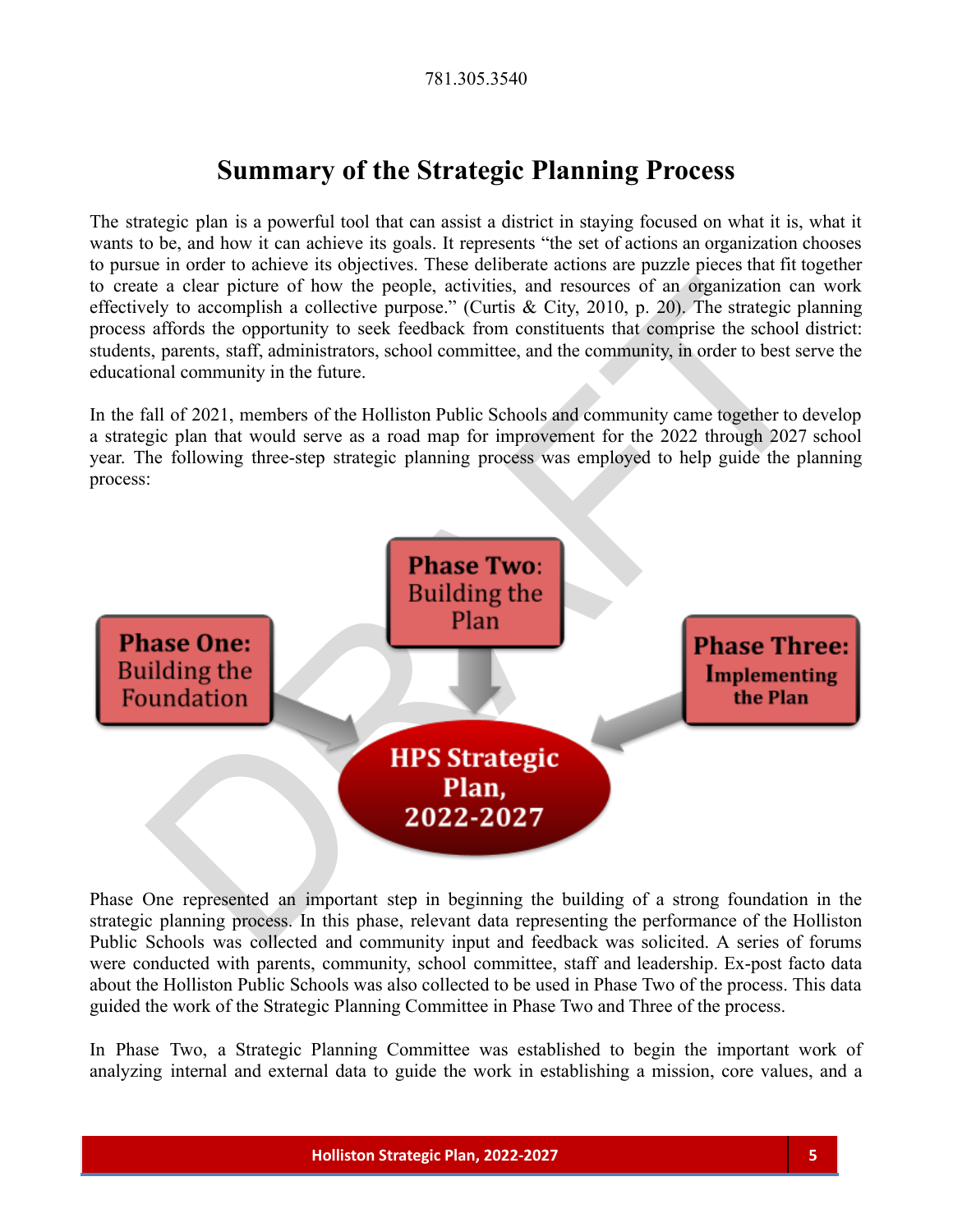vision. The current strategic plan was also assessed to inform the development of a new plan. During Phase Two work, members of the Strategic Planning Committee analyzed internal and external data collected in order to identify common themes, referred to in the plan as arches. The Strategic Planning Committee established a strategic objective for each arch, developed strategic initiatives for each objective, and identified outcomes for each strategic objective. The Strategic Committee also revisited the vision in this phase to ensure it represented the mission of the Holliston Public Schools. A theory of action was also developed.

In the final phase of the strategic planning process, the Strategic Planning Committee discussed how the newly developed contents of the strategic plan could be implemented both vertically and horizontally in the organization to guide the change process over the next three years. Strategies were highlighted that would be employed to ensure that district improvement would focus on the identified compass points. The graphic below highlights the process for using the strategic plan to guide the district in shared vision and vertical alignment of goals.



# **The Mission Statement**

The **Mission Statement** explains who we are and highlights our fundamental reason for existing. When others read the mission statement they should understand what our core role is as a district. The mission creates fundamental questions for all organizations to ask:

- What is it that we do as a school district?
- Who does the district serve?
- What are the core values of our school community?
- What are the strengths and challenges in our district?

The Strategic Planning Committee reviewed all collected data from parents, community, and staff and then engaged in a great deal of conversation regarding the aforementioned questions and developed the following mission statement:

**To collaboratively create a safe, inclusive environment that empowers all learners, through innovative teaching and learning, to be lifelong, active, global citizens.**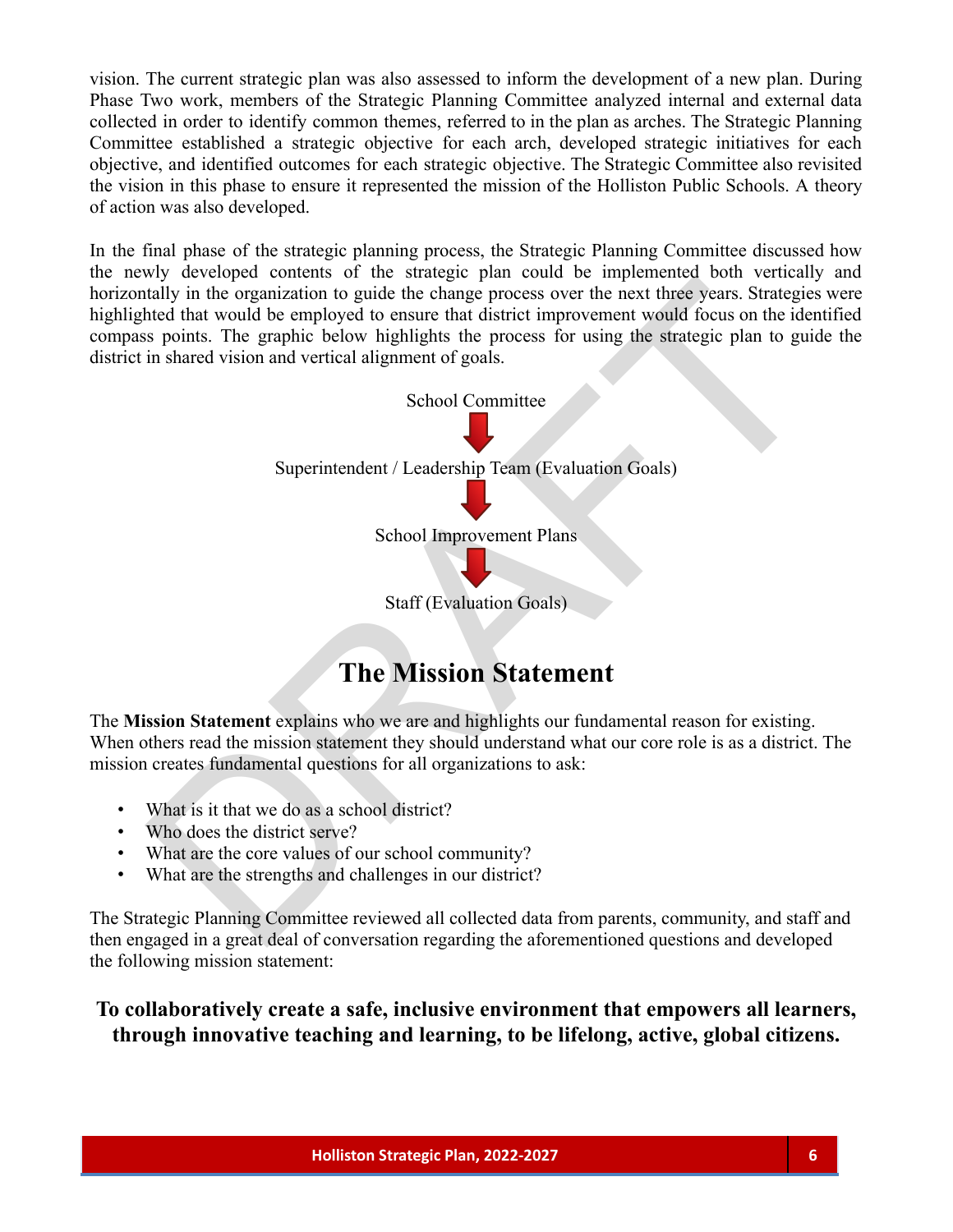# **Core Values**

The Holliston Public Schools' **Core Values** should remain constant in an ever-changing world. These values provide the foundation for our work and influence how we conduct ourselves and engage with others. The following set of core values was established: **(Note: These core values will be presented as a circular graphic to emphasize connectivity and shared importance).**

We believe in:

- an emotionally and physically supportive, safe, and equitable school environment
- leveraging technology to enhance innovative learning
- effective communication between all constituents (students, staff, families and caregivers, community)
- a strong sense of community enhanced by family and community partnerships
- recognizing, celebrating, and appreciating individuality in order to establish respect amongst learners as well as the community as a whole
- the power of student agency (voice, action, self-promotion, advocacy)
- providing varied opportunities for collaboration so that learners can achieve excellence (academic, social, emotional)

## **The Vision Statement**

A **Vision Statement** represents an aspirational description of what an organization would like to achieve or accomplish in the mid-term or long-term future. It is intended to serve as a clear guide for choosing current and future courses of action. It is intended to be our compass – our North Star. The vision statement should be a brief, but concise statement that clearly exemplifies the district's vision for those it serves.

The Strategic Planning Committee developed the following vision statement:

### **Embark on Your Journey: Personal. Local. Global.**

### **Theory of Action**

effective communication between all constituents (students, starff, families and caregivers,<br>
community enhanced by family and community partnerships<br>
community enhanced by family and community partnerships<br>
recognizing, a An organization's theory of action represents a set of actions that will be implemented in order to improve the organization and help it reach its mission. The theory of action is closely related to the strategic objectives and how their implementation will lead to organizational improvement. The Strategic Planning Committee used the process outlined on page 8 to develop Holliston's theory of action.

Holliston Public Schools' Theory of Action:

**If we** foster a safe and supportive learning environment; ensure consistent and effective communication among all constituents; provide rigorous opportunities for innovative teaching and learning; and attract and retain talent, **then we will** have an inclusive environment which empowers all learners to be lifelong, active, global citizens.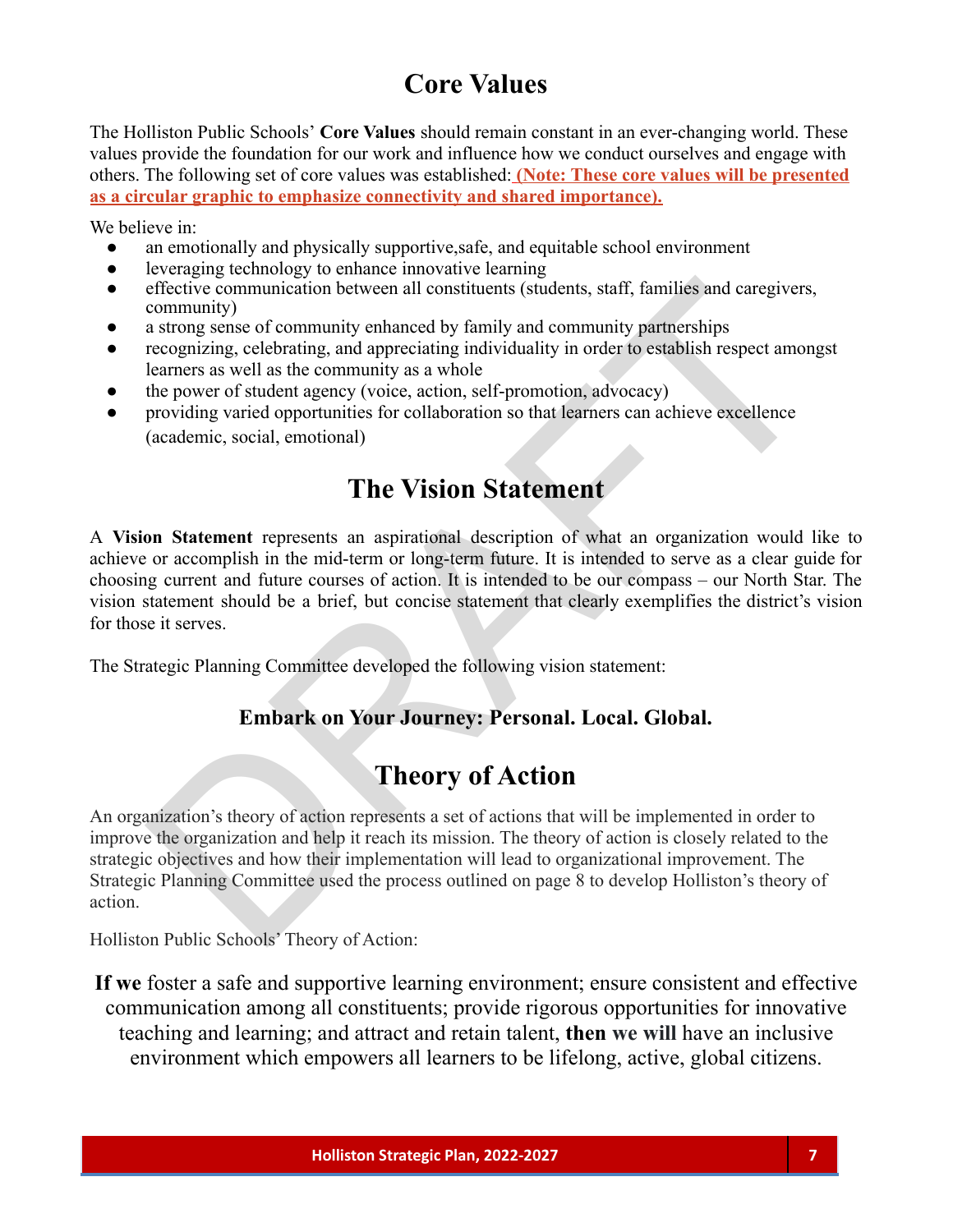#### Creating Your Theory of Action to improve Teaching and Learning District-wide



NSIP, excerpted from Meredith I Honig, Center for Educational Leadership

**Holliston Strategic Plan, 2022-2027 8**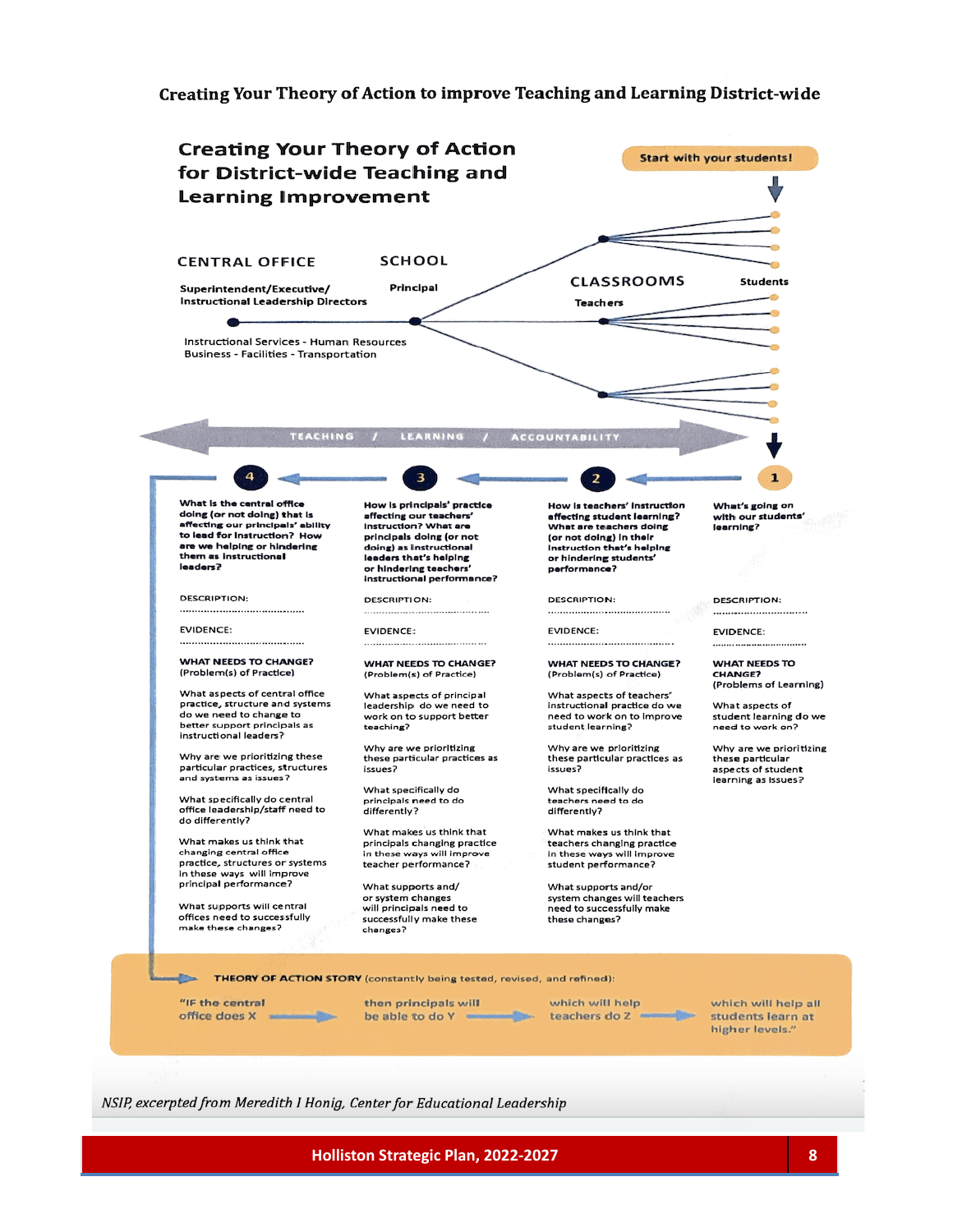## **Arches, Strategic Objectives and Strategic Initiatives 2022 - 2027**

After developing a mission, core values, and a vision, the Strategic Planning Committee began the work of developing the arches that will serve as the core focus of district improvement for the next five years. Each arch is highlighted in an action plan that includes a strategic objective, multiple strategic initiatives, outcomes, timeline and responsibility. The Strategic Planning Committee found many similarities between the identified arches and strategic objectives and the strategic objectives identified in the current strategic plan. The following four arches and strategic objectives emerged from the process:

#### **Arch #1: Communication Practices (School - Community Communication)**

| process:                                                                                                                                                                                                                                                                                                                                                                                                                                                                                                                                               |                                                                                                                                                                                                                                                                                                                                                                                                                                               |                 |                                                                               |
|--------------------------------------------------------------------------------------------------------------------------------------------------------------------------------------------------------------------------------------------------------------------------------------------------------------------------------------------------------------------------------------------------------------------------------------------------------------------------------------------------------------------------------------------------------|-----------------------------------------------------------------------------------------------------------------------------------------------------------------------------------------------------------------------------------------------------------------------------------------------------------------------------------------------------------------------------------------------------------------------------------------------|-----------------|-------------------------------------------------------------------------------|
| <b>Arch #1: Communication Practices (School - Community Communication)</b>                                                                                                                                                                                                                                                                                                                                                                                                                                                                             |                                                                                                                                                                                                                                                                                                                                                                                                                                               |                 |                                                                               |
| Strategic Objective: Ensure consistent, effective communication between/among administration,<br>schools, staff, parents and the community to address student achievement, opportunities and areas for<br>improvement.                                                                                                                                                                                                                                                                                                                                 |                                                                                                                                                                                                                                                                                                                                                                                                                                               |                 |                                                                               |
| <b>Strategic Initiative</b>                                                                                                                                                                                                                                                                                                                                                                                                                                                                                                                            | <b>Outcome</b>                                                                                                                                                                                                                                                                                                                                                                                                                                | <b>Timeline</b> | <b>Responsibility</b>                                                         |
| SI #1: Align and support<br>multi-faceted and<br>multilingual district-wide<br>communication platforms<br>that includes the voice of all<br>stakeholders, including<br>students:<br>Continue the work<br>$\bullet$<br>of building the<br>district website as<br>an informational<br>and communication<br>tool<br>Expand the use of<br>$\bullet$<br>social media to<br>positively showcase<br>and celebrate our<br>school community<br>Review<br>communication<br>systems used in<br>other districts<br>reflective of varied<br>cultural<br>backgrounds | Improve the clarity of<br>communication for<br>schools to students,<br>schools to families, and<br>school to school to<br>ensure all stakeholders<br>feel valued and heard as<br>members of the<br><b>Holliston Schools</b><br>Community<br>Celebrate successes of<br>the school community.<br><b>Ensure culturally</b><br>appropriate<br>communications that<br>make all families of<br>varied backgrounds feel<br>welcomed and<br>supported | 2022-2027       | Director of<br>Technology & Digital<br>Learning<br>Data Systems<br>Specialist |
| SI #2: Focus on improving<br>the accessibility of content<br>of information in the<br>communication process                                                                                                                                                                                                                                                                                                                                                                                                                                            | Provide clarity and<br>commonality in<br>communication for<br>students, families, staff,                                                                                                                                                                                                                                                                                                                                                      | 2022-2027       | Director of<br>Technology & Digital<br>Learning                               |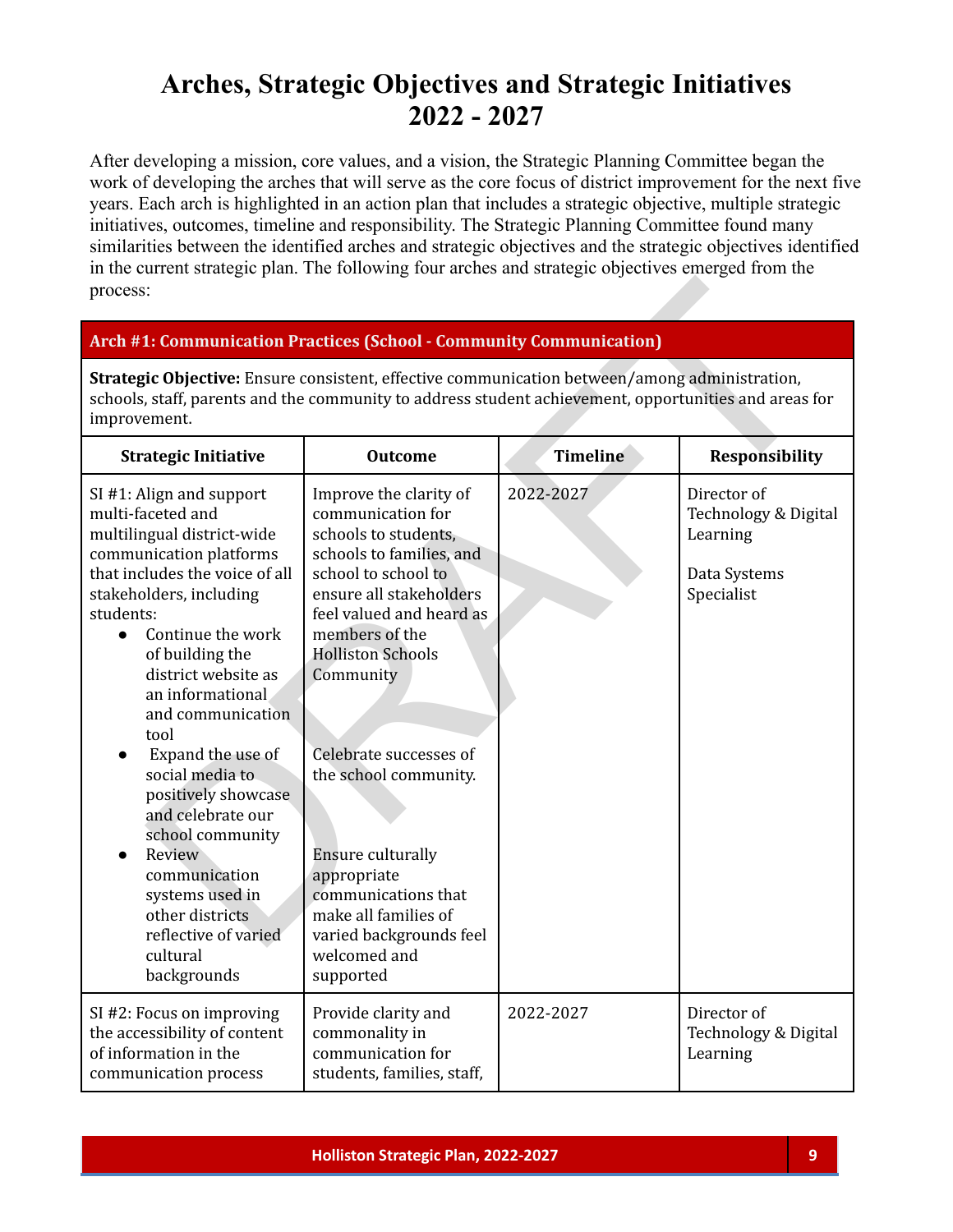| include vertical<br>alignment of<br>common language,<br>$PK-12+$                                                                                                                                             | and community, PK-12+                                                                                                                          |                                                     | Assistant<br>Superintendent for<br>Curriculum and<br>Instruction                                                     |
|--------------------------------------------------------------------------------------------------------------------------------------------------------------------------------------------------------------|------------------------------------------------------------------------------------------------------------------------------------------------|-----------------------------------------------------|----------------------------------------------------------------------------------------------------------------------|
|                                                                                                                                                                                                              |                                                                                                                                                |                                                     | Curriculum<br>Coordinators                                                                                           |
| SI #3: Provide onboarding<br>opportunities for new<br>families.                                                                                                                                              | Offer families new to<br>the community better<br>access to district<br>resources and<br>information and to<br>welcome them to our<br>community | 2022-2023 Review/<br>Plan<br>2023-2024<br>Implement | <b>Building</b><br>Administrators<br>Director of SEL &<br>Equity                                                     |
| SI #4: Expand data<br>governance                                                                                                                                                                             | Ensure acceptable use,<br>protection, and privacy<br>of data                                                                                   | 2022-2023 Review/<br>Plan<br>2023-2024<br>Implement | Director of<br>Technology and<br>Digital Learning<br>Network Support and<br>Technology<br>Integration<br>Specialists |
|                                                                                                                                                                                                              |                                                                                                                                                |                                                     |                                                                                                                      |
| <b>Arch #2: Social &amp; Emotional Well-Being</b>                                                                                                                                                            |                                                                                                                                                |                                                     |                                                                                                                      |
| Strategic Objective: Provide a safe and supportive learning and social environment where each<br>member of the educational community can flourish in a respectful, inclusive, and productive<br>environment. |                                                                                                                                                |                                                     |                                                                                                                      |
| <b>Strategic Initiative</b>                                                                                                                                                                                  | <b>Outcome</b>                                                                                                                                 | <b>Timeline</b>                                     | Responsibility                                                                                                       |
| $SI$ #1: Further develop Tier 1,<br>2, and 3 MA Tiered System<br>of Supports (MTSS) services<br>(Social, emotional,<br>instruction, and assessment)<br>for all students                                      | Improve student mental<br>health as reported by<br>the MetroWest<br><b>Adolescent Health</b><br>Survey and other<br>district measures          | 2022-2023                                           | Director of SEL &<br>Equity<br>Director of Student<br>Services                                                       |
|                                                                                                                                                                                                              |                                                                                                                                                |                                                     |                                                                                                                      |

### **Arch #2: Social & Emotional Well-Being**

| <b>Strategic Initiative</b>                                                                                                                                                                  | <b>Outcome</b>                                                                                                                                             | <b>Timeline</b> | <b>Responsibility</b>                                                 |
|----------------------------------------------------------------------------------------------------------------------------------------------------------------------------------------------|------------------------------------------------------------------------------------------------------------------------------------------------------------|-----------------|-----------------------------------------------------------------------|
| $SI #1$ : Further develop Tier 1,<br>2, and 3 MA Tiered System<br>of Supports (MTSS) services<br>(Social, emotional,<br>instruction, and assessment)<br>for all students                     | Improve student mental<br>health as reported by<br>the MetroWest<br>Adolescent Health<br>Survey and other<br>district measures                             | 2022-2023       | Director of SEL &<br>Equity<br>Director of Student<br><b>Services</b> |
| $SI$ #2: Align and enrich<br>services, structures,<br>systems, communication,<br>and accessibility, PreK-12+,<br>including materials, that<br>support SEL and promote<br>positive behavioral | Create a culturally<br>responsive learning<br>environment that<br>includes positive<br>student agency,<br>proactive mental health<br>support, and one that | 2023-2027       | Director of Student<br><b>Services</b><br>Director of SEL &<br>Equity |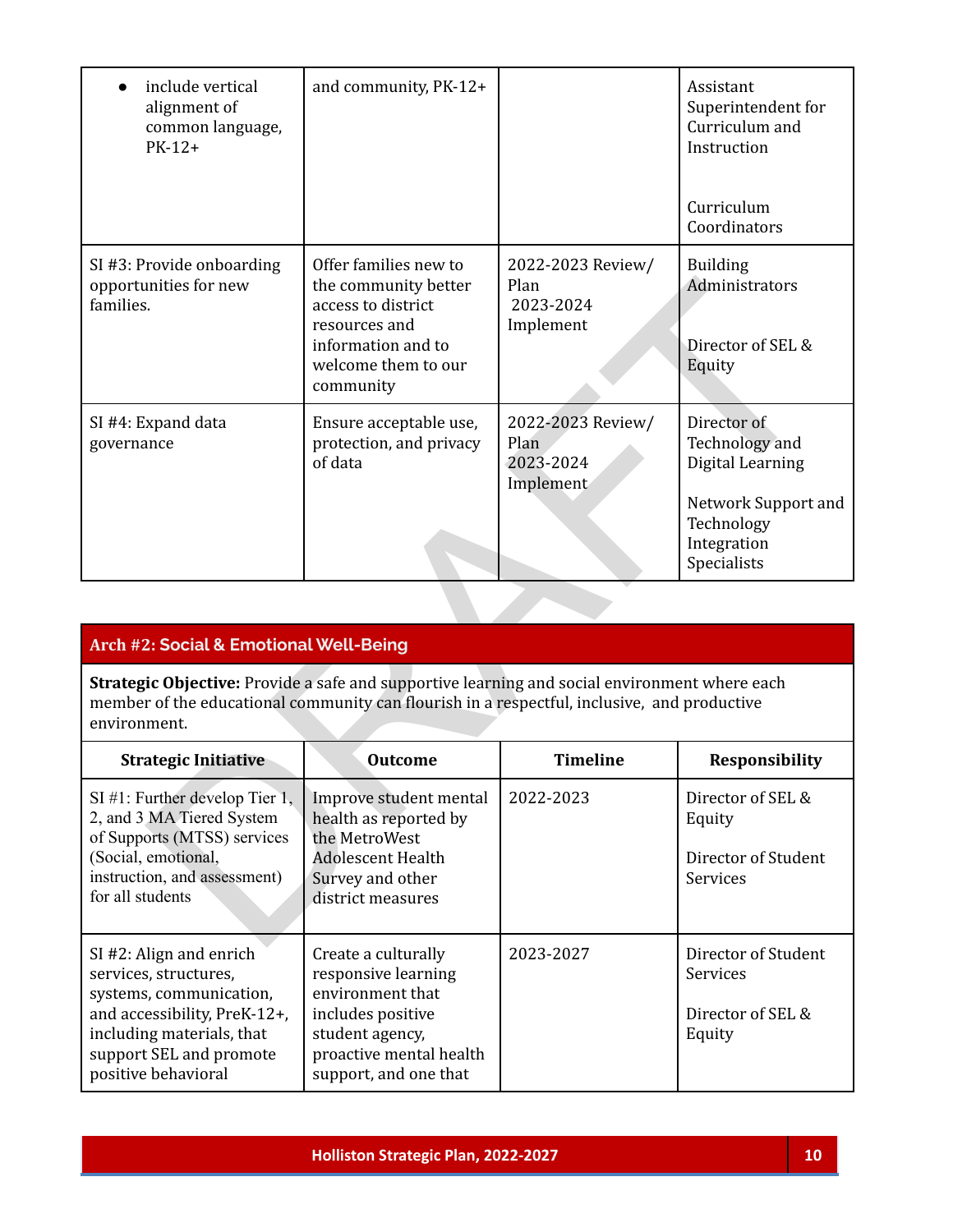| interventions and supports                                                                                                                                                                                                                                                   | fosters self-reliance and<br>resilience; leading to a<br>decrease in behavioral<br>incidents and increase<br>of time on learning.             |                                        |                                                                                                                     |
|------------------------------------------------------------------------------------------------------------------------------------------------------------------------------------------------------------------------------------------------------------------------------|-----------------------------------------------------------------------------------------------------------------------------------------------|----------------------------------------|---------------------------------------------------------------------------------------------------------------------|
| SI #3: Provide professional<br>development for staff to<br>best meet the social and<br>emotional development of<br>all students                                                                                                                                              | Staff will be better<br>equipped to support the<br>needs of students                                                                          | 2022-2027                              | Director of SEL &<br>Equity<br>Director of Student<br>Services                                                      |
| SI #4: Further develop,<br>implement, and sustain<br>peer leadership programs<br>and opportunities.                                                                                                                                                                          | Foster student<br>engagement, shared<br>leadership, and student<br>voice.                                                                     | 2022-2023 Develop<br>2023-2027 Sustain | Director of SEL &<br>Equity<br><b>Building</b><br>Administration                                                    |
| SI #5: Utilizing an equity<br>lens, develop data driven<br>action steps that foster and<br>enrich student, staff, and<br>family experiences and<br>address inequities.                                                                                                       | Raise awareness, and<br>identify strengths and<br>challenges to improve<br>systemic equity, diversity,<br>inclusion, culture, and<br>climate. | 2022-2027                              | Director of SEL &<br>Equity<br>District<br>Administration                                                           |
| <b>Arch #3: Teaching &amp; Learning</b><br>Strategic Objective: Promote robust, professional learning communities and encourage a positive,<br>supportive, and collaborative learning environment of instructional creativity that includes rigorous<br>and aligned content. |                                                                                                                                               |                                        |                                                                                                                     |
| <b>Strategic Initiative</b>                                                                                                                                                                                                                                                  | <b>Outcome</b>                                                                                                                                | <b>Timeline</b>                        | <b>Responsibility</b>                                                                                               |
| SI #1: Examine and address<br>curricula needs PK-12+<br>vertical and state<br>alignment,<br>bias, equity,<br>inclusivity, and<br>diversity of all<br>curricula<br>utilize equity audit<br>$\bullet$                                                                          | Creation of clear,<br>rigorous, and consistent<br>academic expectations<br>for student success that<br>align to MA State<br>Frameworks        | 2022-2027                              | Assistant<br>Superintendent for<br>Curriculum and<br>Instruction<br><b>Building</b><br>Administration<br>Curriculum |

### **Arch #3: Teaching & Learning**

| <b>Strategic Initiative</b>                                                                                                                                                                                                         | <b>Outcome</b>                                                                                                                         | <b>Timeline</b> | <b>Responsibility</b>                                                                                                               |
|-------------------------------------------------------------------------------------------------------------------------------------------------------------------------------------------------------------------------------------|----------------------------------------------------------------------------------------------------------------------------------------|-----------------|-------------------------------------------------------------------------------------------------------------------------------------|
| SI #1: Examine and address<br>curricula needs PK-12+<br>• vertical and state<br>alignment,<br>bias, equity,<br>inclusivity, and<br>diversity of all<br>curricula<br>utilize equity audit<br>$\bullet$<br>data to further<br>augment | Creation of clear,<br>rigorous, and consistent<br>academic expectations<br>for student success that<br>align to MA State<br>Frameworks | 2022-2027       | Assistant<br>Superintendent for<br>Curriculum and<br>Instruction<br><b>Building</b><br>Administration<br>Curriculum<br>Coordinators |
| SI #2: Examine all current<br>school and district<br>schedules, programs and<br>course offerings), including,                                                                                                                       | Ensure and expand<br>equitable offerings and<br>opportunities for<br>students and promote                                              | 2022-2027       | Assistant<br>Superintendent for<br>Curriculum and<br>Instruction                                                                    |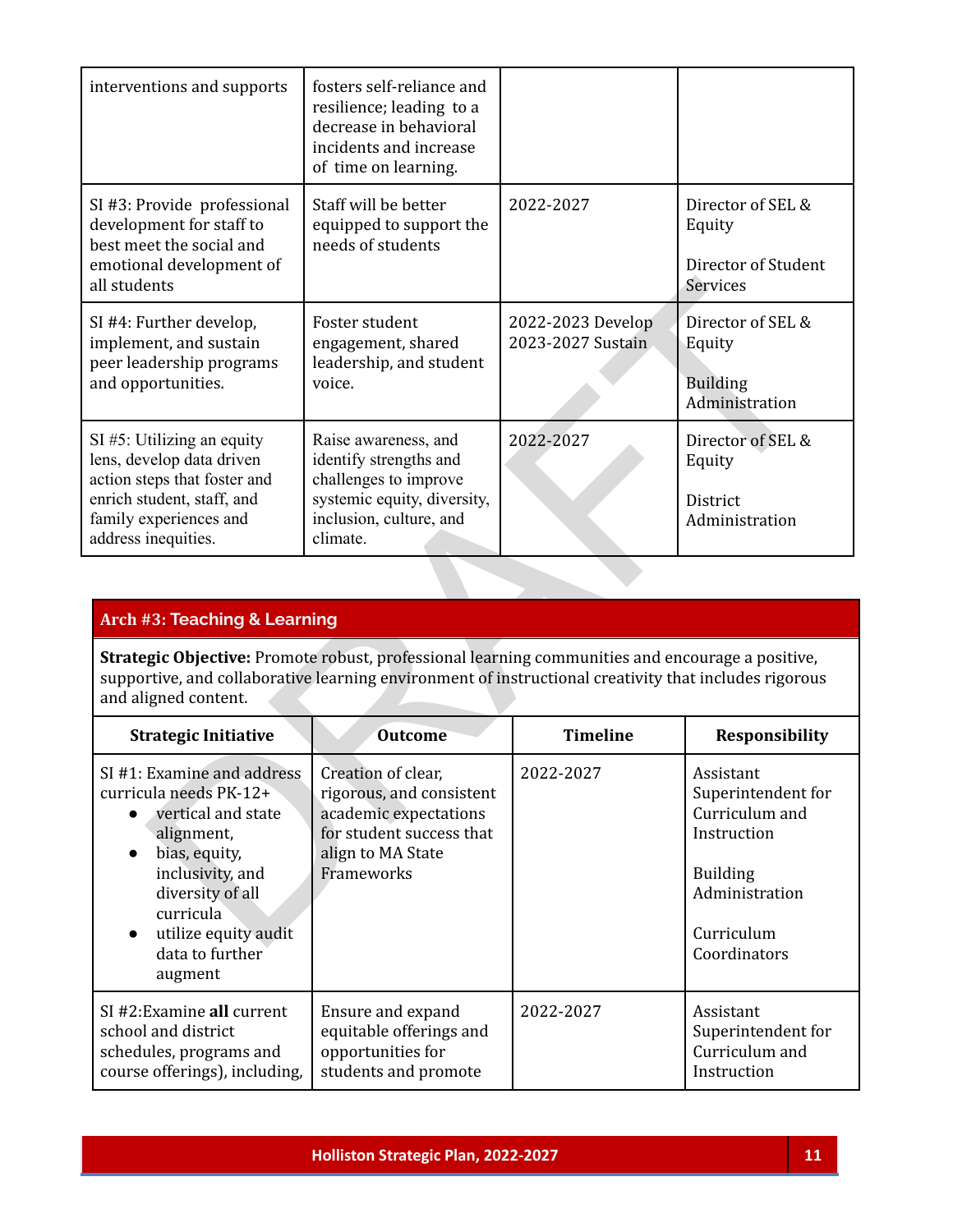| but not limited to:<br>Traditional<br>$\bullet$<br>French Immersion<br>Montessori<br>Special Ed.<br>Continuums<br>School start times<br>Secondary block<br>scheduling | well-being of all students                                                                                                                                                 |                                     | Curriculum<br>Coordinators                                                                                          |
|-----------------------------------------------------------------------------------------------------------------------------------------------------------------------|----------------------------------------------------------------------------------------------------------------------------------------------------------------------------|-------------------------------------|---------------------------------------------------------------------------------------------------------------------|
| SI #3: Create and<br>implement a review and<br>revision process for all<br>curricula content                                                                          | Ensure currency, equity,<br>and alignment of<br>curricula                                                                                                                  | 2022                                | Assistant<br>Superintendent for<br>Curriculum and<br>Instruction<br>Curriculum<br>Coordinators                      |
| SI #4: Develop a<br>sustainable professional<br>development plan that is<br>committed to the<br>professional growth of all<br>staff                                   | Support staff in their<br>professional growth to<br>enhance teaching and<br>learning practices                                                                             | 2022-2027                           | Assistant<br>Superintendent for<br>Curriculum and<br>Instruction<br>Director of Student<br>Services                 |
| SI #5: Provide<br>opportunities for<br>personalized student<br>learning through:<br>Use of emerging<br>technology<br>Updated<br>pedagogical<br>teaching methods       | Mastery of the MA<br>standards occurring<br>through multiple<br>individualized access<br>points for our students.                                                          | 2022-2027                           | Assistant<br>Superintendent for<br>Curriculum and<br>Instruction<br>Director of<br>Technology & Digital<br>Learning |
| SI #6: Engage district-wide<br>to further develop the<br>Vision of a Graduate at HHS<br>and implement PreK-12+                                                        | Vertically aligned<br>culturally proficient<br>expectations for the<br>Vision of a Graduate                                                                                | 2022-2023 HHS<br>2022-2027 PreK-12+ | Assistant<br>Superintendent for<br>Curriculum and<br>Instruction<br><b>HHS Principal</b>                            |
| SI #7: Study district<br>practices in using data to<br>inform the teaching and<br>learning at all levels                                                              | Identify the strengths,<br>gaps, and needs of using<br>data to inform the<br>teaching and learning,<br>improve educator<br>practice of using data,<br>and analyzing school | 2022-2027                           | Assistant<br>Superintendent for<br>Curriculum &<br>Instruction<br>Director of<br>Technology and                     |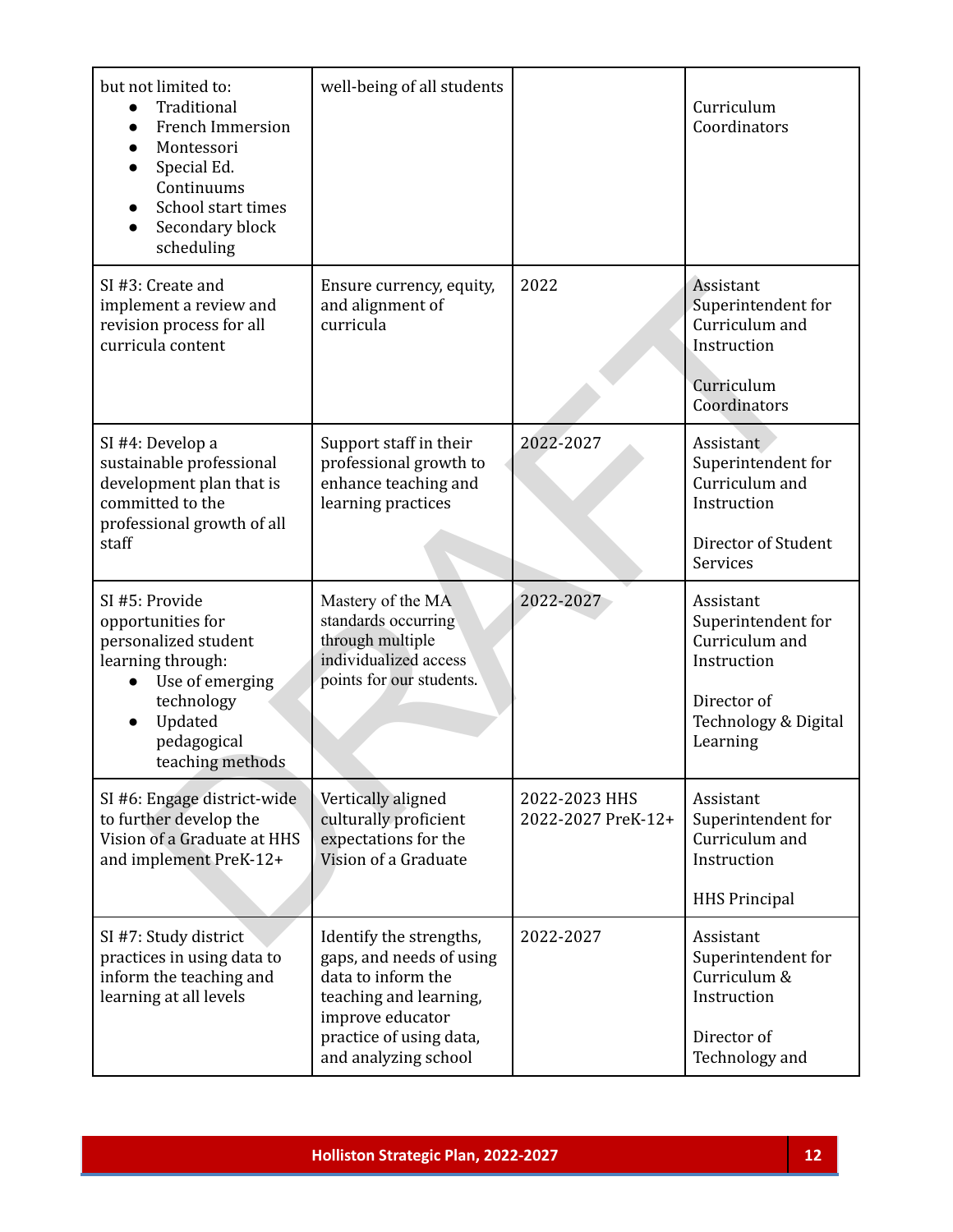| trends | Digital Learning           |
|--------|----------------------------|
|        | Curriculum<br>Coordinators |

#### **Arch #4: Talent & Resources**

#### **Strategic Objectives:**

- Attract, retain and support professional, high-caliber, diverse staff PreK-12+
- Provide students opportunities to learn in a personalized, robust learning environment.
- Increase financial support from existing sources and identify new and alternative sources of funding.

| <b>Arch #4: Talent &amp; Resources</b>                                                                                                                                                                                                                                                                                 |                                                                                                                                                                                                                                                                                       |                        |                                                                                                                    |  |
|------------------------------------------------------------------------------------------------------------------------------------------------------------------------------------------------------------------------------------------------------------------------------------------------------------------------|---------------------------------------------------------------------------------------------------------------------------------------------------------------------------------------------------------------------------------------------------------------------------------------|------------------------|--------------------------------------------------------------------------------------------------------------------|--|
| <b>Strategic Objectives:</b><br>Attract, retain and support professional, high-caliber, diverse staff PreK-12+<br>Provide students opportunities to learn in a personalized, robust learning environment.<br>Increase financial support from existing sources and identify new and alternative sources of<br>funding.  |                                                                                                                                                                                                                                                                                       |                        |                                                                                                                    |  |
| <b>Strategic Initiative</b>                                                                                                                                                                                                                                                                                            | <b>Outcome</b>                                                                                                                                                                                                                                                                        | <b>Timeline</b>        | <b>Responsibility</b>                                                                                              |  |
| SI #1: Research effective<br>recruitment practices to<br>develop innovative<br>strategies to recruit and<br>retain highly qualified staff,<br>including underrepresented<br>populations<br>Update the<br>onboarding / New<br><b>Staff Orientation &amp;</b><br>Mentoring process<br>for new staff                      | Ensure high quality staff<br>that reflective of the<br>student population<br>Offer staff new to the<br>school community better<br>access to district<br>resources, information,<br>and practices to inform<br>their teaching as a<br>member of the Holliston<br><b>Public Schools</b> | 2022-2027<br>2022-2023 | Assistant<br>Superintendent for<br>Curriculum &<br>Instruction<br>Director of SEL &<br>Equity<br><b>HR</b> Analyst |  |
| SI #2: Maintain and<br>communicate a 5-year<br>capital plan for addressing<br>the facilities needs of all<br>school buildings<br>continue working<br>with the<br>Massachusetts<br><b>School Building</b><br>Authority (MSBA) to<br>address physical<br>needs of buildings<br>to support students<br>Develop and commit | Address the building<br>needs of schools to<br>provide state of the art<br>facilities to support the<br>teaching and learning<br>Dependable and                                                                                                                                       | 2022-2027              | Assistant<br>Superintendent for<br>Finance & Operations<br>Director of<br>Technology and<br>Digital Learning       |  |